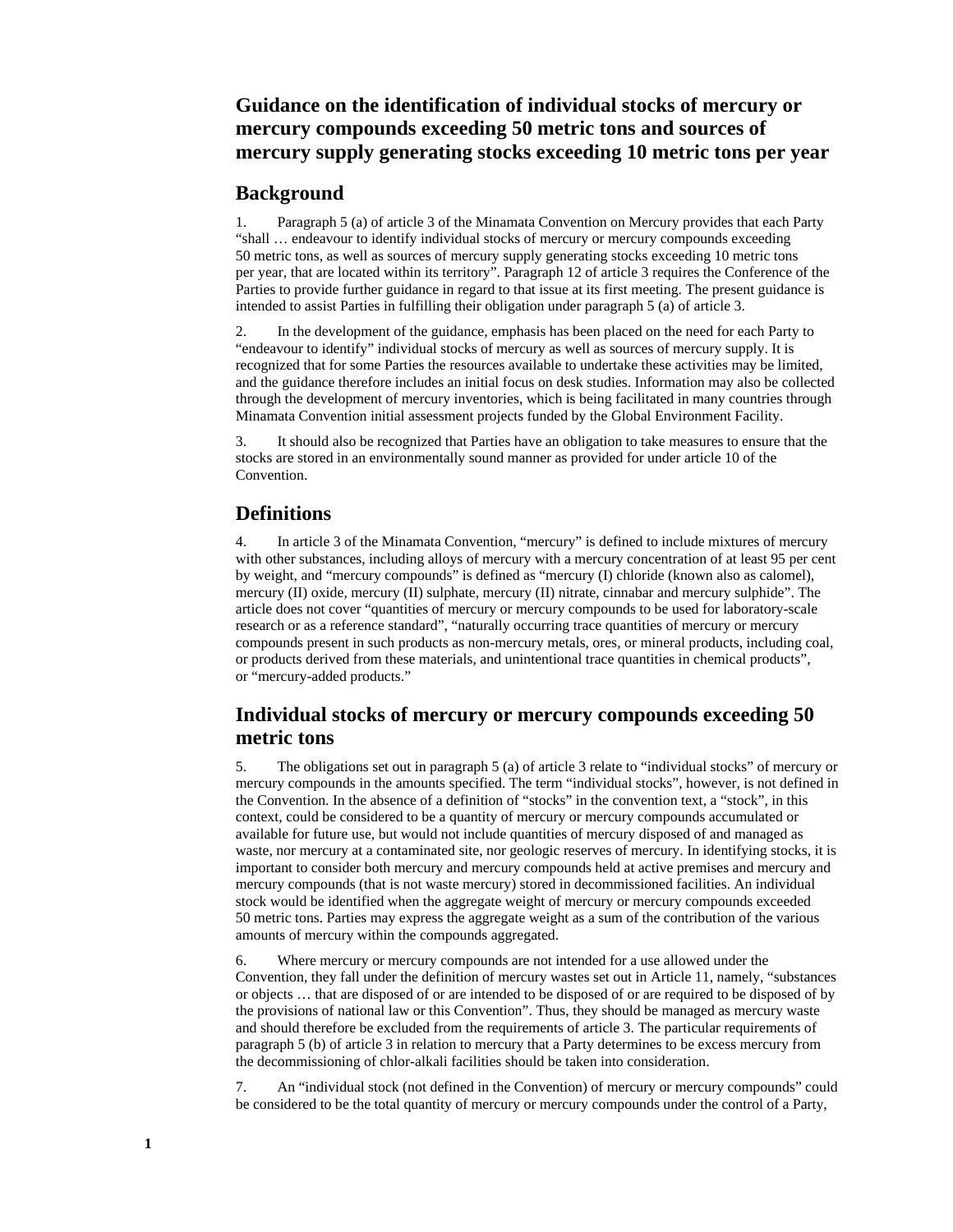or an economic or legal entity, to be determined as the Party deems appropriate. An entity storing mercury in different locations will consider them combined as an individual stock.

8. The obligation in paragraph 5 (a) regarding identifying stocks exceeding 50 tons is an ongoing obligation, not limited to stocks in existence at the time of entry into force of the Convention for a Party. As stocks may be of a dynamic nature, depleted by the use of mercury for allowed uses and replenished by the generation of mercury from sources of mercury supply, it will be useful for a Party to keep track of the movement of mercury through commerce, perhaps by tracking the demand for or sale of mercury by the concerned entities, although ongoing tracking is not required by the Convention.

In determining the levels of mercury stocks at any given time, initial actions will rely on the identification of entities that may store or use mercury and related facilities. Such entities and facilities might include:

(a) Mercury traders that buy and sell, including through imports and exports, mercury or mercury compounds and may have varying amounts on hand at any time;

(b) Primary mercury mines, which may have stocks of mercury awaiting sale and therefore may have large quantities on hand at certain times, depending on demand;

(c) Other facilities or activities – for instance recycling – that produce mercury or mercury compounds, including mercury waste treatment facilities, which may also have large stocks on hand, depending on the overall mercury demand or on whether mercury is held pending a final decision on whether it is destined for disposal;

(d) National Governments, which may have stocks of mercury on hand resulting from the seizure of mercury and from authorized uses such as military storage;

(e) Production facilities for mercury-added products or facilities that use processes that use mercury or mercury compounds, which may also maintain significant stocks of mercury depending on the supply chain and current demand.

10. The assessment of such facilities may be assisted by considering any registered exemptions under the Convention, as well as data presented under tools such as the global chlor-alkali inventory published by UNEP.<sup>1</sup> As is discussed above, information gathered through a national mercury inventory developed, for instance, under a Minamata Convention initial assessment may also assist in the identification of stocks, as well as in the consideration of permits issued to store mercury or mercury compounds if a system for issuing such permits is in place.

11. Following the identification of relevant facilities it may be useful to undertake a desk evaluation to determine whether the facilities hold stocks of more than 50 metric tons. This determination could be based on a mass balance approach by considering inputs, outputs, material generated and material consumed, e.g.:

- (a) Quantities and makeup of mercury or mercury compounds used;
- (b) Quantities of mercury or mercury compounds purchased;
- (c) Quantities of mercury waste disposed of or managed;
- (d) Quantities of mercury or mercury compounds sold;

(e) Estimated quantities of mercury or mercury compounds lost to the environment or recovered from processes.

12. Information may be available from national processes for managing imports of mercury, from information on marketing mercury nationally and from registries of facilities subject to environmental permits. Reporting by facilities and the keeping of detailed records may facilitate such assessments. A detailed assessment of records relating to a facility may be useful, along with direct communication and on-site inspection.

 $\overline{a}$ 

<sup>&</sup>lt;sup>1</sup> Available from www.unep.org/chemicalsandwaste/Mercury/GlobalMercuryPartnership/ ChloralkaliSector/Reports/tabid/4495/language/en-US/Default.aspx.